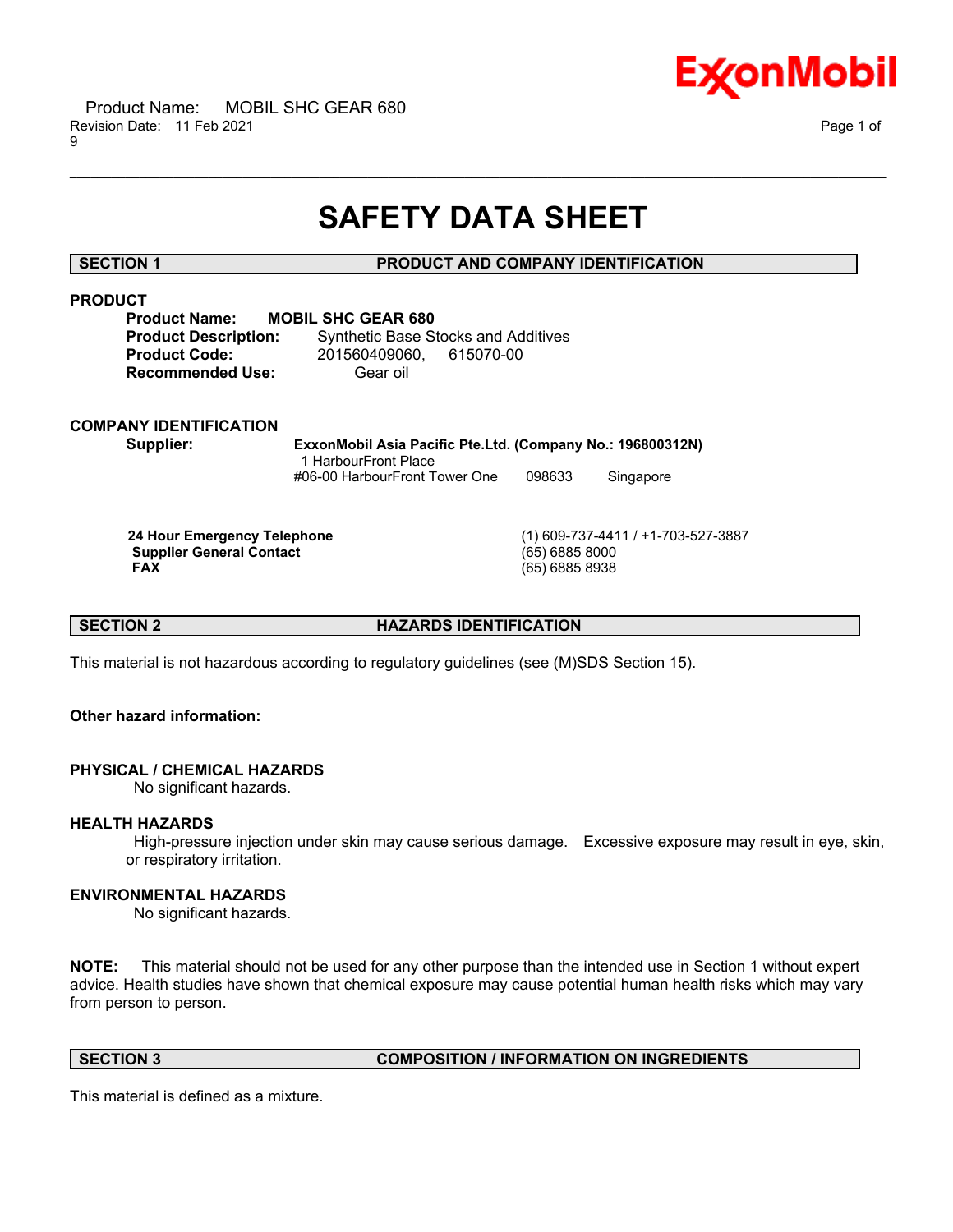

# **Hazardous Substance(s) or Complex Substance(s) required for disclosure**

| <b>Name</b>                    | CAS#       | Concentration* | <b>GHS Hazard Codes</b>   |
|--------------------------------|------------|----------------|---------------------------|
| BENZENE, C10-14- ALKYL DERIVS. | 68442-69-3 | $0.1 - 5.1\%$  | H304, H315, H400(M factor |
|                                |            |                |                           |
| <b>IDITRIDECYL ADIPATE</b>     | 16958-92-2 | 10 - < 20%     | None                      |

\_\_\_\_\_\_\_\_\_\_\_\_\_\_\_\_\_\_\_\_\_\_\_\_\_\_\_\_\_\_\_\_\_\_\_\_\_\_\_\_\_\_\_\_\_\_\_\_\_\_\_\_\_\_\_\_\_\_\_\_\_\_\_\_\_\_\_\_\_\_\_\_\_\_\_\_\_\_\_\_\_\_\_\_\_\_\_\_\_\_\_\_\_\_\_\_\_\_\_\_\_\_\_\_\_\_\_\_\_\_\_\_\_\_\_\_\_\_

\* All concentrations are percent by weight unless ingredient is a gas. Gas concentrations are in percent by volume.

# **SECTION 4 FIRST AID MEASURES**

### **INHALATION**

Remove from further exposure. For those providing assistance, avoid exposure to yourself or others. Use adequate respiratory protection. If respiratory irritation, dizziness, nausea, or unconsciousness occurs, seek immediate medical assistance. If breathing has stopped, assist ventilation with a mechanical device or use mouth-to-mouth resuscitation.

### **SKIN CONTACT**

Wash contact areas with soap and water. If product is injected into or under the skin, or into any part of the body, regardless of the appearance of the wound or its size, the individual should be evaluated immediately by a physician as a surgical emergency. Even though initial symptoms from high pressure injection may be minimal or absent, early surgical treatment within the first few hours may significantly reduce the ultimate extent of injury.

#### **EYE CONTACT**

Flush thoroughly with water. If irritation occurs, get medical assistance.

#### **INGESTION**

First aid is normally not required. Seek medical attention if discomfort occurs.

#### **NOTE TO PHYSICIAN**

None

### **SECTION 5 FIRE FIGHTING MEASURES**

#### **EXTINGUISHING MEDIA**

**Appropriate Extinguishing Media:** Use water fog, foam, dry chemical or carbon dioxide (CO2) to extinguish flames.

**Inappropriate Extinguishing Media:** Straight streams of water

#### **FIRE FIGHTING**

**Fire Fighting Instructions:** Evacuate area. Prevent run-off from fire control or dilution from entering streams, sewers or drinking water supply. Fire-fighters should use standard protective equipment and in enclosed spaces, self-contained breathing apparatus (SCBA). Use water spray to cool fire exposed surfaces and to protect personnel.

**Hazardous Combustion Products:** Aldehydes, Incomplete combustion products, Oxides of carbon, Smoke, Fume, Sulphur oxides

# **FLAMMABILITY PROPERTIES**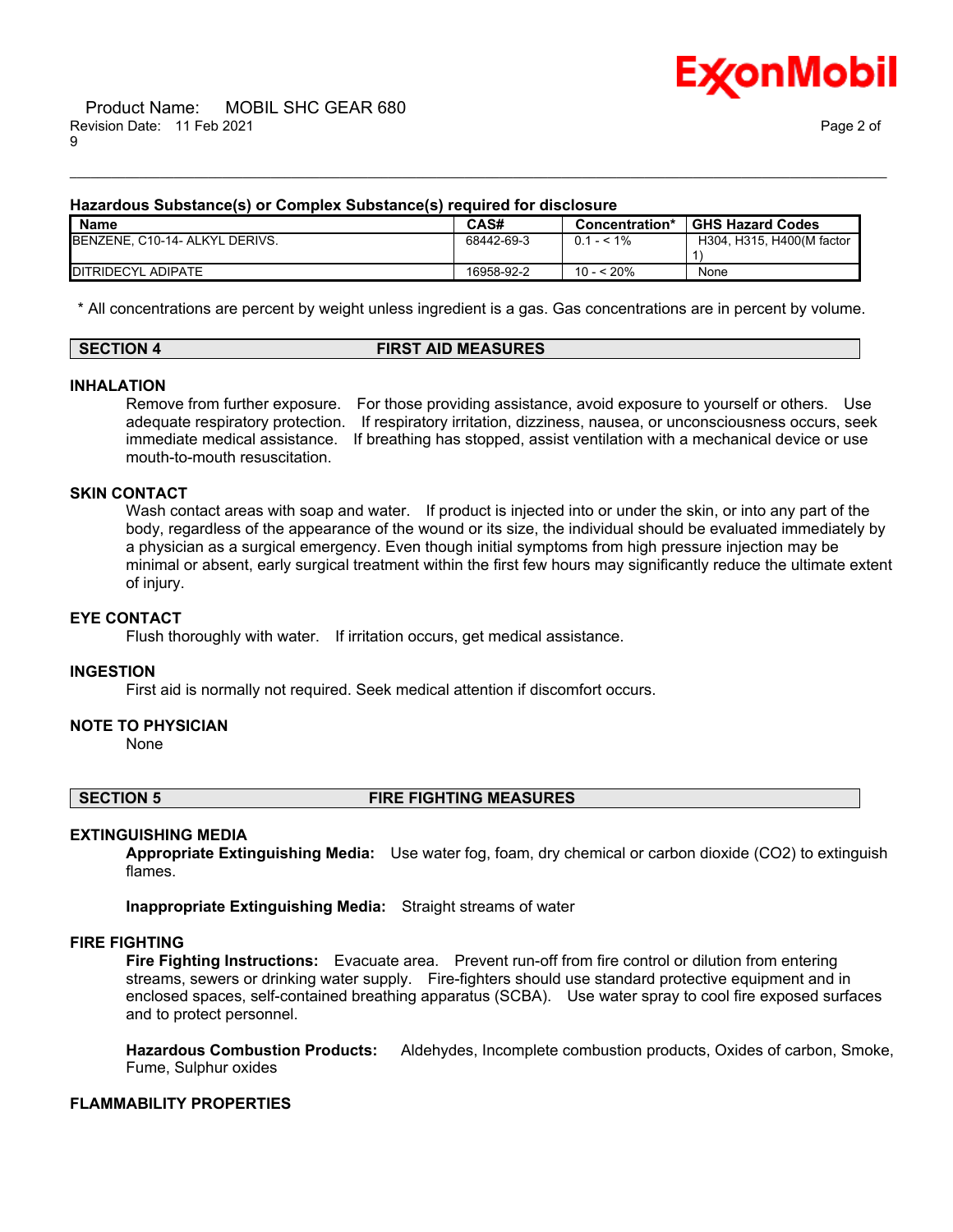

 Product Name: MOBIL SHC GEAR 680 Revision Date: 11 Feb 2021 Page 3 of 9

**Flash Point [Method]:** >210°C (410°F) [ASTM D-92] **Flammable Limits (Approximate volume % in air):** LEL: 0.9 UEL: 7.0 **Autoignition Temperature:** N/D

### **SECTION 6 ACCIDENTAL RELEASE MEASURES**

### **NOTIFICATION PROCEDURES**

In the event of a spill or accidental release, notify relevant authorities in accordance with all applicable regulations.

\_\_\_\_\_\_\_\_\_\_\_\_\_\_\_\_\_\_\_\_\_\_\_\_\_\_\_\_\_\_\_\_\_\_\_\_\_\_\_\_\_\_\_\_\_\_\_\_\_\_\_\_\_\_\_\_\_\_\_\_\_\_\_\_\_\_\_\_\_\_\_\_\_\_\_\_\_\_\_\_\_\_\_\_\_\_\_\_\_\_\_\_\_\_\_\_\_\_\_\_\_\_\_\_\_\_\_\_\_\_\_\_\_\_\_\_\_\_

#### **PROTECTIVE MEASURES**

Avoid contact with spilled material. See Section 5 for fire fighting information. See the Hazard Identification Section for Significant Hazards. See Section 4 for First Aid Advice. See Section 8 for advice on the minimum requirements for personal protective equipment. Additional protective measures may be necessary, depending on the specific circumstances and/or the expert judgment of the emergency responders.

#### **SPILL MANAGEMENT**

**Land Spill:** Stop leak if you can do so without risk. Recover by pumping or with suitable absorbent.

**Water Spill:** Stop leak if you can do so without risk. Confine the spill immediately with booms. Warn other shipping. Remove from the surface by skimming or with suitable absorbents. Seek the advice of a specialist before using dispersants.

Water spill and land spill recommendations are based on the most likely spill scenario for this material; however, geographic conditions, wind, temperature, (and in the case of a water spill) wave and current direction and speed may greatly influence the appropriate action to be taken. For this reason, local experts should be consulted. Note: Local regulations may prescribe or limit action to be taken.

### **ENVIRONMENTAL PRECAUTIONS**

Large Spills: Dyke far ahead of liquid spill for later recovery and disposal. Prevent entry into waterways, sewers, basements or confined areas.

#### **SECTION 7 HANDLING AND STORAGE**

#### **HANDLING**

 Prevent small spills and leakage to avoid slip hazard. Material can accumulate static charges which may cause an electrical spark (ignition source). When the material is handled in bulk, an electrical spark could ignite any flammable vapors from liquids or residues that may be present (e.g., during switch-loading operations). Use proper bonding and/or earthing procedures. However, bonding and earthing may not eliminate the hazard from static accumulation. Consult local applicable standards for guidance. Additional references include American Petroleum Institute 2003 (Protection Against Ignitions Arising out of Static, Lightning and Stray Currents) or National Fire Protection Agency 77 (Recommended Practice on Static Electricity) or CENELEC CLC/TR 50404 (Electrostatics - Code of practice for the avoidance of hazards due to static electricity).

**Static Accumulator:** This material is a static accumulator.

# **STORAGE**

 The type of container used to store the material may affect static accumulation and dissipation. Do not store in open or unlabelled containers.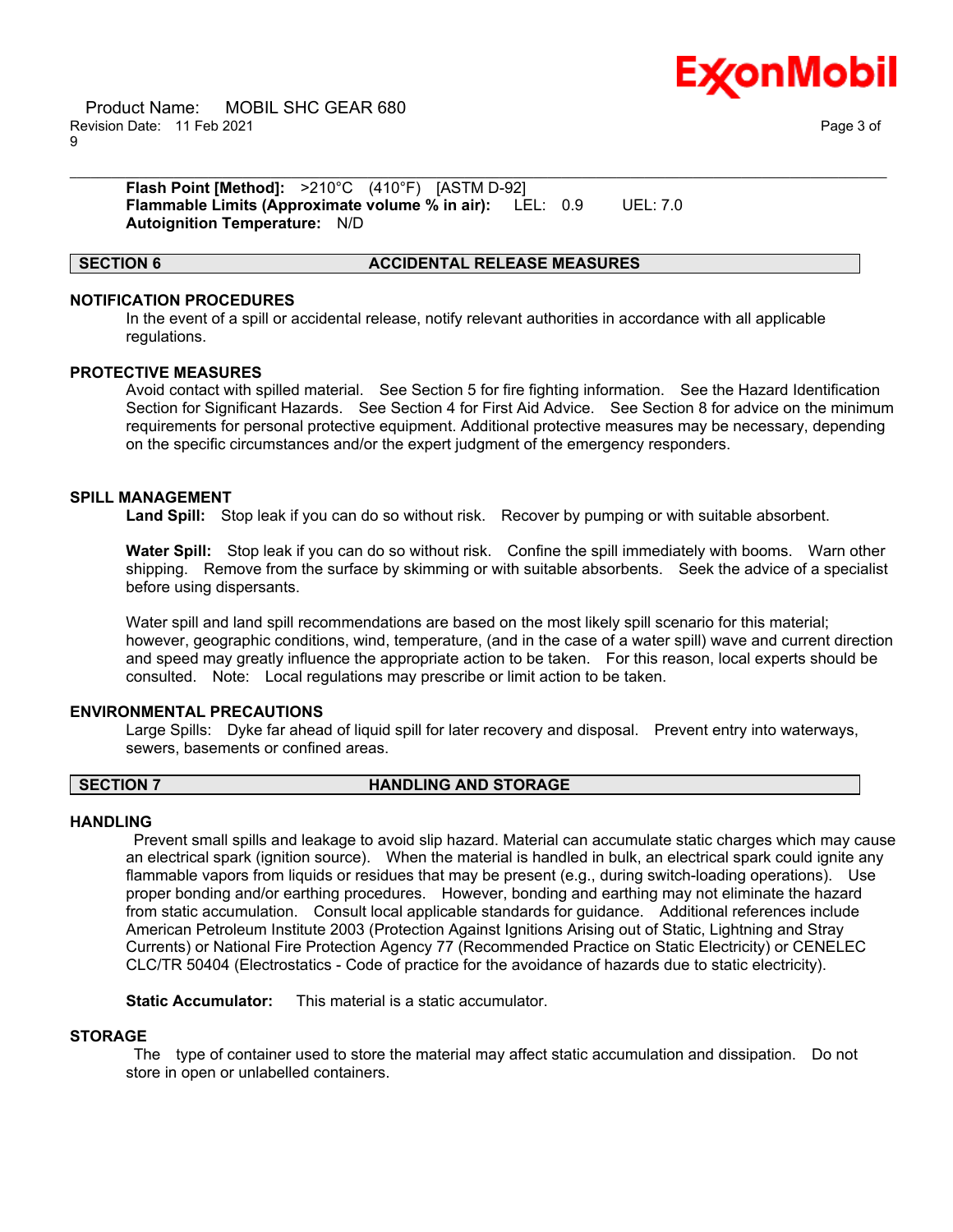

# **SECTION 8 EXPOSURE CONTROLS / PERSONAL PROTECTION**

#### **EXPOSURE LIMIT VALUES**

#### **Exposure limits/standards (Note: Exposure limits are not additive)**

| <b>Substance Name</b>                                           | Form | _imit/Standard |         | Note | <b>Source</b>       | Year |
|-----------------------------------------------------------------|------|----------------|---------|------|---------------------|------|
| $\lambda$ $T$ $T$<br>$\sim$<br><b>DIPA</b> .<br>RШ<br>℩⊢<br>. . |      | <b>TWA</b>     | ma/m3 ו |      | .<br>nMobil<br>$-v$ | 2020 |

\_\_\_\_\_\_\_\_\_\_\_\_\_\_\_\_\_\_\_\_\_\_\_\_\_\_\_\_\_\_\_\_\_\_\_\_\_\_\_\_\_\_\_\_\_\_\_\_\_\_\_\_\_\_\_\_\_\_\_\_\_\_\_\_\_\_\_\_\_\_\_\_\_\_\_\_\_\_\_\_\_\_\_\_\_\_\_\_\_\_\_\_\_\_\_\_\_\_\_\_\_\_\_\_\_\_\_\_\_\_\_\_\_\_\_\_\_\_

**Exposure limits/standards for materials that can be formed when handling this product:** When mists/aerosols can occur the following is recommended:  $5 \text{ mg/m}^3$  - ACGIH TLV (inhalable fraction).

NOTE: Limits/standards shown for guidance only. Follow applicable regulations.

#### **ENGINEERING CONTROLS**

The level of protection and types of controls necessary will vary depending upon potential exposure conditions. Control measures to consider:

No special requirements under ordinary conditions of use and with adequate ventilation.

### **PERSONAL PROTECTION**

Personal protective equipment selections vary based on potential exposure conditions such as applications, handling practices, concentration and ventilation. Information on the selection of protective equipment for use with this material, as provided below, is based upon intended, normal usage.

**Respiratory Protection:** If engineering controls do not maintain airborne contaminant concentrations at a level which is adequate to protect worker health, an approved respirator may be appropriate. Respirator selection, use, and maintenance must be in accordance with regulatory requirements, if applicable. Types of respirators to be considered for this material include:

No special requirements under ordinary conditions of use and with adequate ventilation.

For high airborne concentrations, use an approved supplied-air respirator, operated in positive pressure mode. Supplied air respirators with an escape bottle may be appropriate when oxygen levels are inadequate, gas/vapour warning properties are poor, or if air purifying filter capacity/rating may be exceeded.

**Hand Protection:** Any specific glove information provided is based on published literature and glove manufacturer data. Glove suitability and breakthrough time will differ depending on the specific use conditions. Contact the glove manufacturer for specific advice on glove selection and breakthrough times for your use conditions. Inspect and replace worn or damaged gloves. The types of gloves to be considered for this material include:

No protection is ordinarily required under normal conditions of use.

**Eye Protection:** If contact is likely, safety glasses with side shields are recommended.

**Skin and Body Protection:** Any specific clothing information provided is based on published literature or manufacturer data. The types of clothing to be considered for this material include:

 No skin protection is ordinarily required under normal conditions of use. In accordance with good industrial hygiene practices, precautions should be taken to avoid skin contact.

**Specific Hygiene Measures:** Always observe good personal hygiene measures, such as washing after handling the material and before eating, drinking, and/or smoking. Routinely wash work clothing and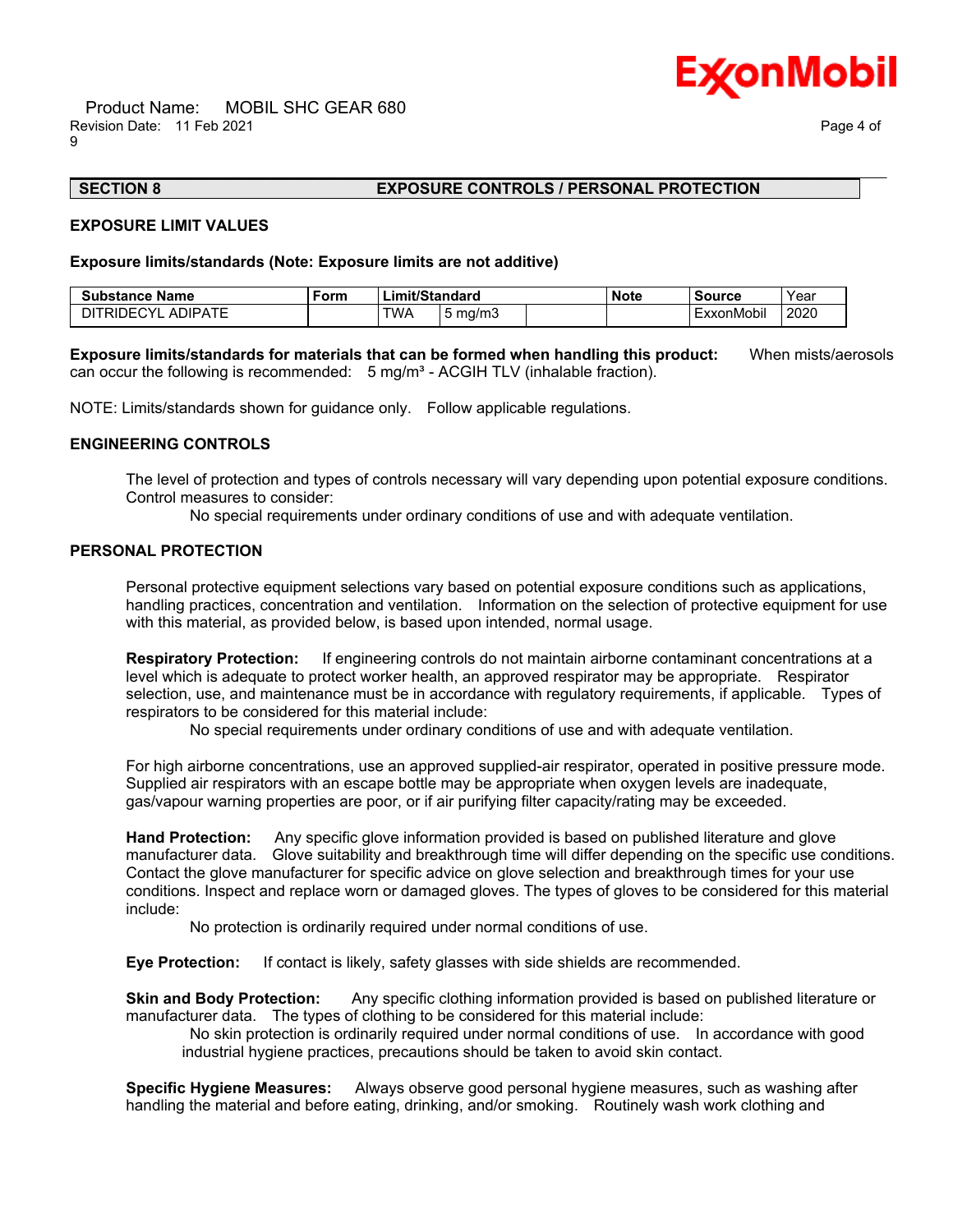

protective equipment to remove contaminants. Discard contaminated clothing and footwear that cannot be cleaned. Practice good housekeeping.

\_\_\_\_\_\_\_\_\_\_\_\_\_\_\_\_\_\_\_\_\_\_\_\_\_\_\_\_\_\_\_\_\_\_\_\_\_\_\_\_\_\_\_\_\_\_\_\_\_\_\_\_\_\_\_\_\_\_\_\_\_\_\_\_\_\_\_\_\_\_\_\_\_\_\_\_\_\_\_\_\_\_\_\_\_\_\_\_\_\_\_\_\_\_\_\_\_\_\_\_\_\_\_\_\_\_\_\_\_\_\_\_\_\_\_\_\_\_

# **ENVIRONMENTAL CONTROLS**

 Comply with applicable environmental regulations limiting discharge to air, water and soil. Protect the environment by applying appropriate control measures to prevent or limit emissions.

# **SECTION 9 PHYSICAL AND CHEMICAL PROPERTIES**

**Note: Physical and chemical properties are provided for safety, health and environmental considerations only and may not fully represent product specifications. Contact the Supplier for additional information.**

## **GENERAL INFORMATION**

**Physical State:** Liquid **Colour:** Colorless to Yellow **Odour:** Characteristic **Odour Threshold:** N/D

**IMPORTANT HEALTH, SAFETY, AND ENVIRONMENTAL INFORMATION**

**Relative Density (at 15 °C):** 0.85 [ASTM D4052] **Flammability (Solid, Gas):** N/A **Flash Point [Method]:** >210°C (410°F) [ASTM D-92] **Flammable Limits (Approximate volume % in air):** LEL: 0.9 UEL: 7.0 **Autoignition Temperature:** N/D **Boiling Point / Range:** > 316°C (600°F) [Estimated] **Decomposition Temperature:** N/D **Vapour Density (Air = 1):** > 2 at 101 kPa [Estimated] **Vapour Pressure:** < 0.013 kPa (0.1 mm Hg) at 20 °C [Estimated] **Evaporation Rate (n-butyl acetate = 1):** N/D **pH:** N/A **Log Pow (n-Octanol/Water Partition Coefficient):** > 3.5 [Estimated] **Solubility in Water:** Negligible **Viscosity:** 680 cSt (680 mm2/sec) at 40ºC [ASTM D 445] **Oxidizing Properties:** See Hazards Identification Section.

# **OTHER INFORMATION**

**Freezing Point:** N/D **Melting Point:** N/A **Pour Point:** -27°C (-17°F) [ASTM D5950]

# **SECTION 10 STABILITY AND REACTIVITY**

**STABILITY:** Material is stable under normal conditions.

**CONDITIONS TO AVOID:** Excessive heat. High energy sources of ignition.

**MATERIALS TO AVOID:** Strong oxidisers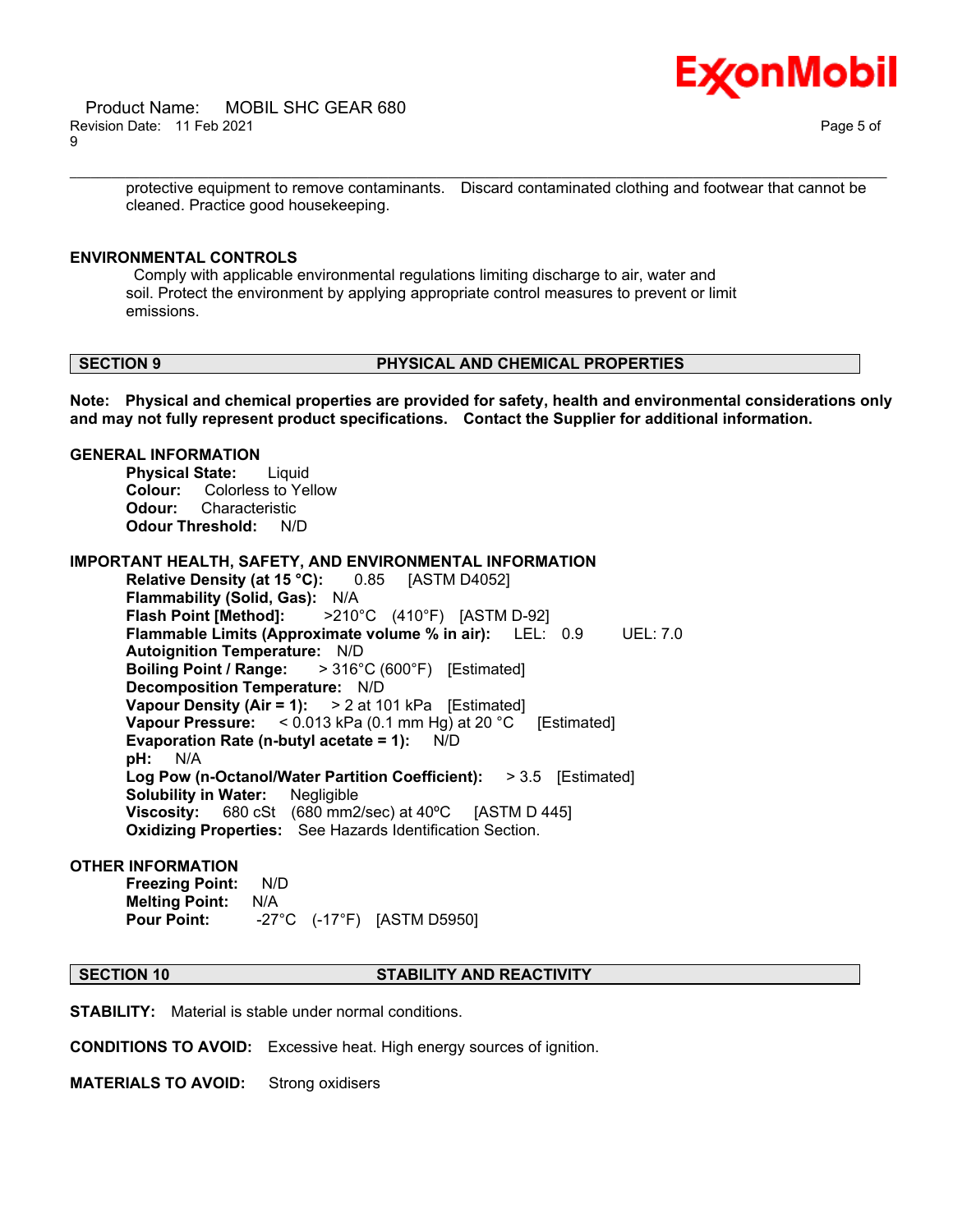# **HAZARDOUS DECOMPOSITION PRODUCTS:** Material does not decompose at ambient temperatures.

# **POSSIBILITY OF HAZARDOUS REACTIONS:** Hazardous polymerization will not occur.

### **SECTION 11 TOXICOLOGICAL INFORMATION**

\_\_\_\_\_\_\_\_\_\_\_\_\_\_\_\_\_\_\_\_\_\_\_\_\_\_\_\_\_\_\_\_\_\_\_\_\_\_\_\_\_\_\_\_\_\_\_\_\_\_\_\_\_\_\_\_\_\_\_\_\_\_\_\_\_\_\_\_\_\_\_\_\_\_\_\_\_\_\_\_\_\_\_\_\_\_\_\_\_\_\_\_\_\_\_\_\_\_\_\_\_\_\_\_\_\_\_\_\_\_\_\_\_\_\_\_\_\_

# **INFORMATION ON TOXICOLOGICAL EFFECTS**

| <b>Hazard Class</b>                                                | <b>Conclusion / Remarks</b>                                                                        |  |  |
|--------------------------------------------------------------------|----------------------------------------------------------------------------------------------------|--|--|
| Inhalation                                                         |                                                                                                    |  |  |
| Acute Toxicity: No end point data for                              | Minimally Toxic. Based on assessment of the components.                                            |  |  |
| lmaterial.                                                         |                                                                                                    |  |  |
| Irritation: No end point data for material.                        | Negligible hazard at ambient/normal handling temperatures.                                         |  |  |
| Ingestion                                                          |                                                                                                    |  |  |
| Acute Toxicity: No end point data for<br>lmaterial.                | Minimally Toxic. Based on assessment of the components.                                            |  |  |
| <b>Skin</b>                                                        |                                                                                                    |  |  |
|                                                                    |                                                                                                    |  |  |
| Acute Toxicity: No end point data for<br>lmaterial.                | Minimally Toxic. Based on assessment of the components.                                            |  |  |
| Skin Corrosion/Irritation: No end point data<br>lfor material.     | Negligible irritation to skin at ambient temperatures. Based on<br>assessment of the components.   |  |  |
| <b>Eye</b>                                                         |                                                                                                    |  |  |
| Serious Eye Damage/Irritation: No end point<br>ldata for material. | May cause mild, short-lasting discomfort to eyes. Based on<br>assessment of the components.        |  |  |
| Sensitisation                                                      |                                                                                                    |  |  |
| Respiratory Sensitization: No end point data                       | Not expected to be a respiratory sensitizer.                                                       |  |  |
| for material.                                                      |                                                                                                    |  |  |
| Skin Sensitization: No end point data for<br>material.             | Not expected to be a skin sensitizer. Based on assessment of the<br>components.                    |  |  |
| <b>Aspiration: Data available.</b>                                 | Not expected to be an aspiration hazard. Based on physico-<br>chemical properties of the material. |  |  |
| Germ Cell Mutagenicity: No end point data<br>for material.         | Not expected to be a germ cell mutagen. Based on assessment of<br>the components.                  |  |  |
| Carcinogenicity: No end point data for<br>material.                | Not expected to cause cancer. Based on assessment of the<br>components.                            |  |  |
| Reproductive Toxicity: No end point data                           | Not expected to be a reproductive toxicant. Based on assessment                                    |  |  |
| lfor material.                                                     | of the components.                                                                                 |  |  |
| Lactation: No end point data for material.                         | Not expected to cause harm to breast-fed children.                                                 |  |  |
| <b>Specific Target Organ Toxicity (STOT)</b>                       |                                                                                                    |  |  |
| Single Exposure: No end point data for<br>lmaterial.               | Not expected to cause organ damage from a single exposure.                                         |  |  |
| Repeated Exposure: No end point data for                           | Not expected to cause organ damage from prolonged or repeated                                      |  |  |
| lmaterial.                                                         | exposure. Based on assessment of the components.                                                   |  |  |

# **OTHER INFORMATION**

# **For the product itself:**

Repeated and/or prolonged exposure may cause irritation to the skin, eyes, or respiratory tract.

**Contains:**

Synthetic base oils: Not expected to cause significant health effects under conditions of normal use, based on laboratory studies with the same or similar materials. Not mutagenic or genotoxic. Not sensitising in test animals and humans.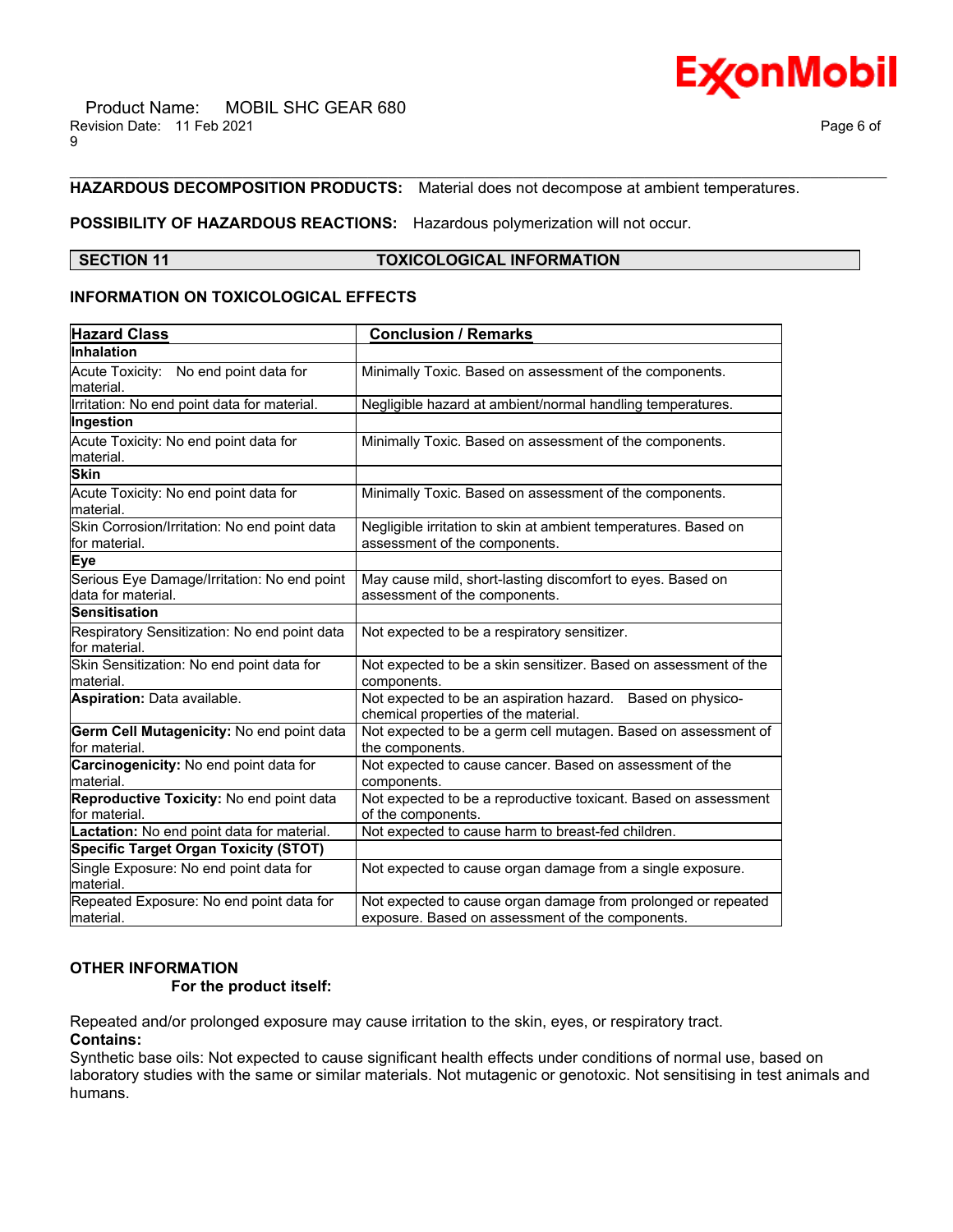

# **IARC Classification:**

**The following ingredients are cited on the lists below:** None.

|            | --REGULATORY LISTS SEARCHED-- |              |  |
|------------|-------------------------------|--------------|--|
| 1 = IARC 1 | $2 = IARC 2A$                 | $3 = IARC2B$ |  |

# **SECTION 12 ECOLOGICAL INFORMATION**

The information given is based on data for the material, components of the material, or for similar materials, through the application of bridging principals.

\_\_\_\_\_\_\_\_\_\_\_\_\_\_\_\_\_\_\_\_\_\_\_\_\_\_\_\_\_\_\_\_\_\_\_\_\_\_\_\_\_\_\_\_\_\_\_\_\_\_\_\_\_\_\_\_\_\_\_\_\_\_\_\_\_\_\_\_\_\_\_\_\_\_\_\_\_\_\_\_\_\_\_\_\_\_\_\_\_\_\_\_\_\_\_\_\_\_\_\_\_\_\_\_\_\_\_\_\_\_\_\_\_\_\_\_\_\_

# **ECOTOXICITY**

Material -- Not expected to be harmful to aquatic organisms.

### **MOBILITY**

 Base oil component -- Low solubility and floats and is expected to migrate from water to the land. Expected to partition to sediment and wastewater solids.

**SECTION 13 DISPOSAL CONSIDERATIONS**

Disposal recommendations based on material as supplied. Disposal must be in accordance with current applicable laws and regulations, and material characteristics at time of disposal.

# **DISPOSAL RECOMMENDATIONS**

 Product is suitable for burning in an enclosed controlled burner for fuel value or disposal by supervised incineration at very high temperatures to prevent formation of undesirable combustion products. Protect the environment. Dispose of used oil at designated sites. Minimize skin contact. Do not mix used oils with solvents, brake fluids or coolants.

**Empty Container Warning** Empty Container Warning (where applicable): Empty containers may contain residue and can be dangerous. Do not attempt to refill or clean containers without proper instructions. Empty drums should be completely drained and safely stored until appropriately reconditioned or disposed. Empty containers should be taken for recycling, recovery, or disposal through suitably qualified or licensed contractor and in accordance with governmental regulations. DO NOT PRESSURISE, CUT, WELD, BRAZE, SOLDER, DRILL, GRIND, OR EXPOSE SUCH CONTAINERS TO HEAT, FLAME, SPARKS, STATIC ELECTRICITY, OR OTHER SOURCES OF IGNITION. THEY MAY EXPLODE AND CAUSE INJURY OR DEATH.

#### **SECTION 14 TRANSPORT INFORMATION**

**LAND** : Not Regulated for Land Transport

**SEA (IMDG):** Not Regulated for Sea Transport according to IMDG-Code

**Marine Pollutant:** No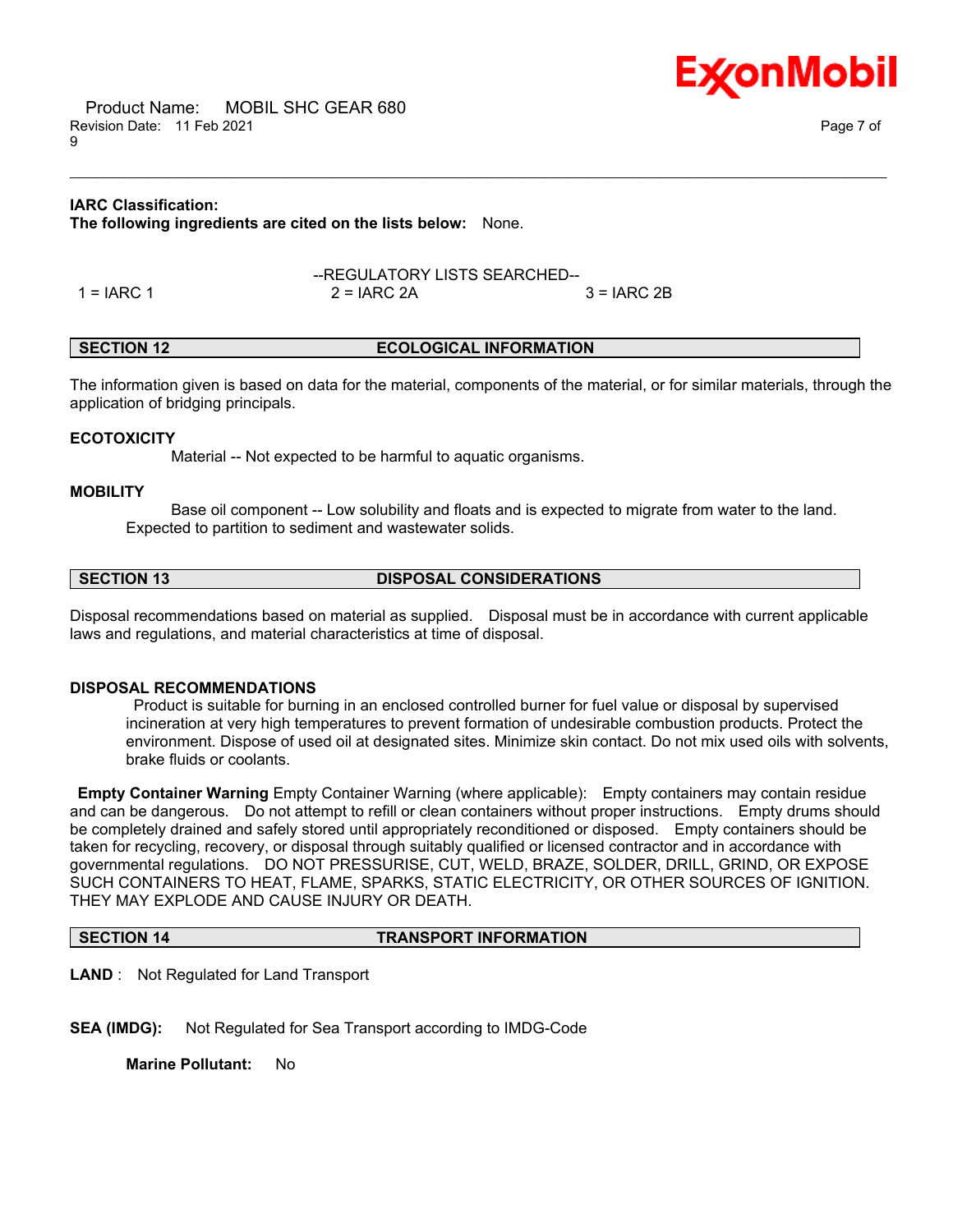

# **AIR (IATA):** Not Regulated for Air Transport

### **SECTION 15 REGULATORY INFORMATION**

**Material is not hazardous as defined by Specification for hazard communication for hazardous chemicals and dangerous goods (Singapore Standard SS586) Part 2:2014 - Globally harmonised system of classification and labelling of chemicals - Singapore's adaptations.**

\_\_\_\_\_\_\_\_\_\_\_\_\_\_\_\_\_\_\_\_\_\_\_\_\_\_\_\_\_\_\_\_\_\_\_\_\_\_\_\_\_\_\_\_\_\_\_\_\_\_\_\_\_\_\_\_\_\_\_\_\_\_\_\_\_\_\_\_\_\_\_\_\_\_\_\_\_\_\_\_\_\_\_\_\_\_\_\_\_\_\_\_\_\_\_\_\_\_\_\_\_\_\_\_\_\_\_\_\_\_\_\_\_\_\_\_\_\_

### **REGULATORY STATUS AND APPLICABLE LAWS AND REGULATIONS**

**Listed or exempt from listing/notification on the following chemical inventories (May contain substance(s) subject to notification to the EPA Active TSCA inventory prior to import to USA):** AIIC, DSL, ENCS, IECSC, ISHL, KECI, TCSI, TSCA  **Special Cases:**

| Inventory       | 24.4<br>วเสเนร                 |
|-----------------|--------------------------------|
| L PICCS.<br>ے ں | Apply<br>---------<br>TICTIONS |

# **SECTION 16 OTHER INFORMATION**

# **N/D = Not determined, N/A = Not applicable**

**KEY TO THE H-CODES CONTAINED IN SECTION 3 OF THIS DOCUMENT (for information only):**

H304: May be fatal if swallowed and enters airways; Aspiration, Cat 1

H315: Causes skin irritation; Skin Corr/Irritation, Cat 2

H400: Very toxic to aquatic life; Acute Env Tox, Cat 1

# **THIS SAFETY DATA SHEET CONTAINS THE FOLLOWING REVISIONS:**

Composition: Component Table information was modified.

Section 08: Exposure Limits Table information was modified.

Section 11: Chronic Tox - Component information was modified.

Section 15: National Chemical Inventory Listing information was modified.

Section 15: Special Cases Table information was added.

Section 16: HCode Key information was modified.

 ----------------------------------------------------------------------------------------------------------------------------------------------------- The information and recommendations contained herein are, to the best of ExxonMobil's knowledge and belief, accurate and reliable as of the date issued. You can contact ExxonMobil to insure that this document is the most current available from ExxonMobil. The information and recommendations are offered for the user's consideration and examination. It is the user's responsibility to satisfy itself that the product is suitable for the intended use. If buyer repackages this product, it is the user's responsibility to insure proper health, safety and other necessary information is included with and/or on the container. Appropriate warnings and safe-handling procedures should be provided to handlers and users. Alteration of this document is strictly prohibited. Except to the extent required by law, republication or retransmission of this document, in whole or in part, is not permitted. The term, "ExxonMobil" is used for convenience, and may include any one or more of ExxonMobil Chemical Company, Exxon Mobil Corporation, or any affiliates in which they directly of indirectly hold any interest.

-----------------------------------------------------------------------------------------------------------------------------------------------------